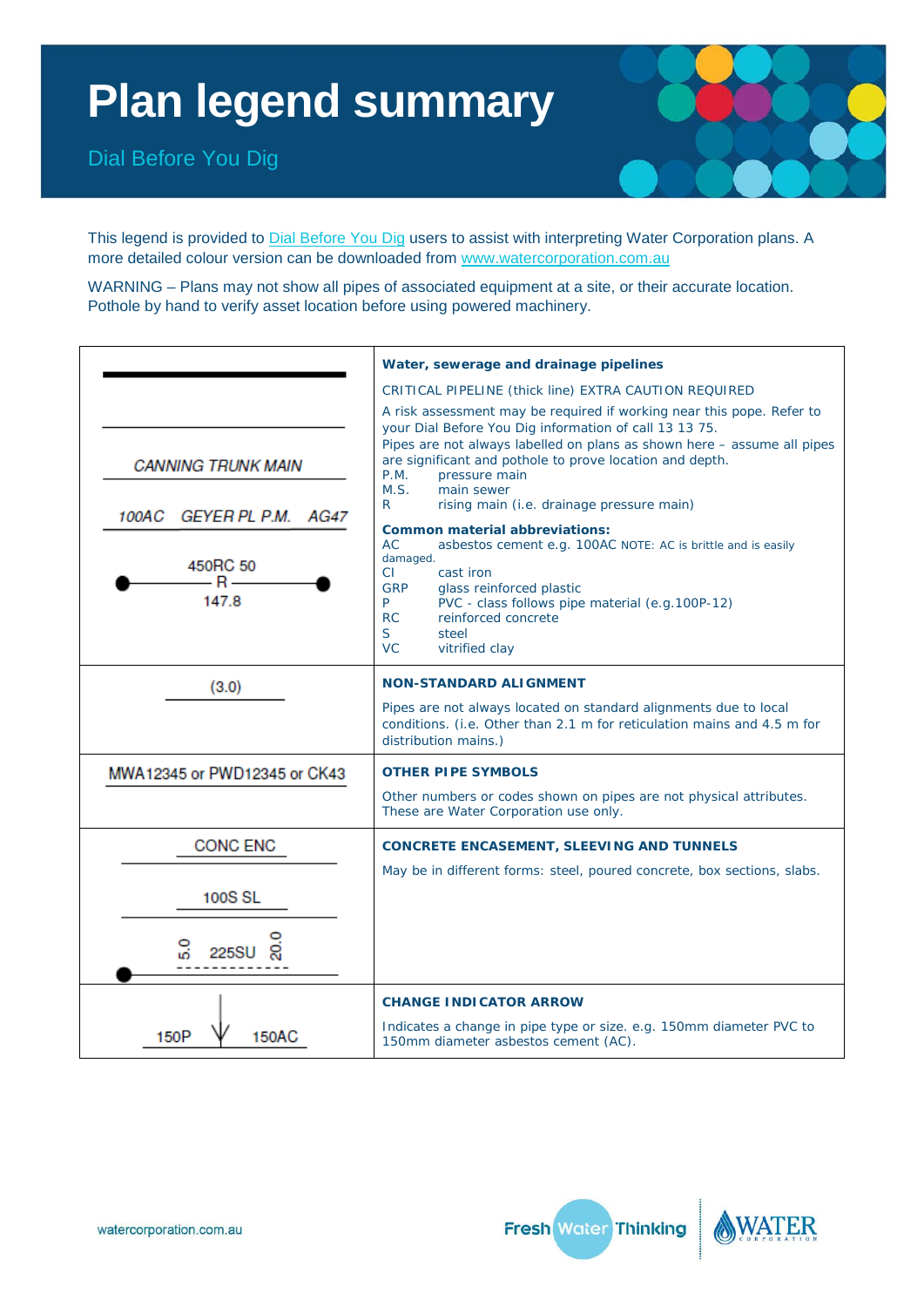**Plan legend summary** 



|                                                                                             | <b>PIPE OVERPASS</b><br>The overpass symbol indicates the shallower of the two pipes.                                                                                                                                                                                                                                                                            |  |
|---------------------------------------------------------------------------------------------|------------------------------------------------------------------------------------------------------------------------------------------------------------------------------------------------------------------------------------------------------------------------------------------------------------------------------------------------------------------|--|
| 250PRV<br>150DAV<br>100SC                                                                   | <b>VALVES</b><br>Many different valve types are in use. Valve may be in a pit or have a<br>visible valve cover. There may be no surface indication.<br>Valves may be shallower than the main or offset from it. e.g. A scour<br>valve (SC) may have a pipe coming away from main pipeline on the<br>opposite side to that indicated on the plan.                 |  |
| $\longrightarrow$ 100P-DOMS<br>$\mathcal{+}$ 100S FS                                        | <b>FIRE SERVICES</b><br>100 mm polythene domestic (DOMS) service<br><b>FS Fire service</b><br>FHS Fire hydrant service<br>Hydrant may be visible external to the building. Even if not visible a<br>substantial fire service may still be present.                                                                                                               |  |
| 150S-5                                                                                      | <b>PIPE BYPASS</b><br>Bypass will not be on the same alignment as the main pipeline.                                                                                                                                                                                                                                                                             |  |
| <b>WIRE CABLE</b>                                                                           | <b>CATHODIC PROTECTION (CP)</b><br>Buried CP equipment may be located some distance from the pipeline<br>being protected interconnected by buried cable. All CP fittings may not<br>be visible.<br>buried anode - various sizes and configurations<br>A<br><b>TP</b><br>test point - may be visible on a post or in-ground<br><b>TR</b><br>transformer rectifier |  |
| MН<br>SAP                                                                                   | <b>ACCESS TEE OR MANHOLE OR SERVICE ACCESS PIT</b><br>NOTE: Opening any manhole or pit is dangerous and is prohibited.<br>Below ground. May not be any visible signs at ground level or may be<br>located in a pit.                                                                                                                                              |  |
| мs                                                                                          | <b>WASTEWATER ACCESS CHAMBERS (MANHOLES)</b><br>Manhole (shown not labelled)<br>$\sim$ $-$<br>Tee or maintenance shaft (shown not labelled)<br>$\sim$ $\sim$<br>maintenance shaft (labelled)<br><b>MS</b><br>WARNING: Opening any manhole or pit is dangerous and is prohibited.                                                                                 |  |
| 26.24<br>4.01<br>V <sub>1234</sub><br>0438<br>7.0 ASE<br>4.2 FE<br><b>2.0 FSW</b><br>1.0 FN | <b>WASTEWATER MANHOLE INFORMATION BOXES</b><br>Square non-trafficable<br>Do not drive vehicles over or place loads.<br>Round trafficable<br>In general if not located in the road treat as if non-trafficable.                                                                                                                                                   |  |

Fresh Water Thinking